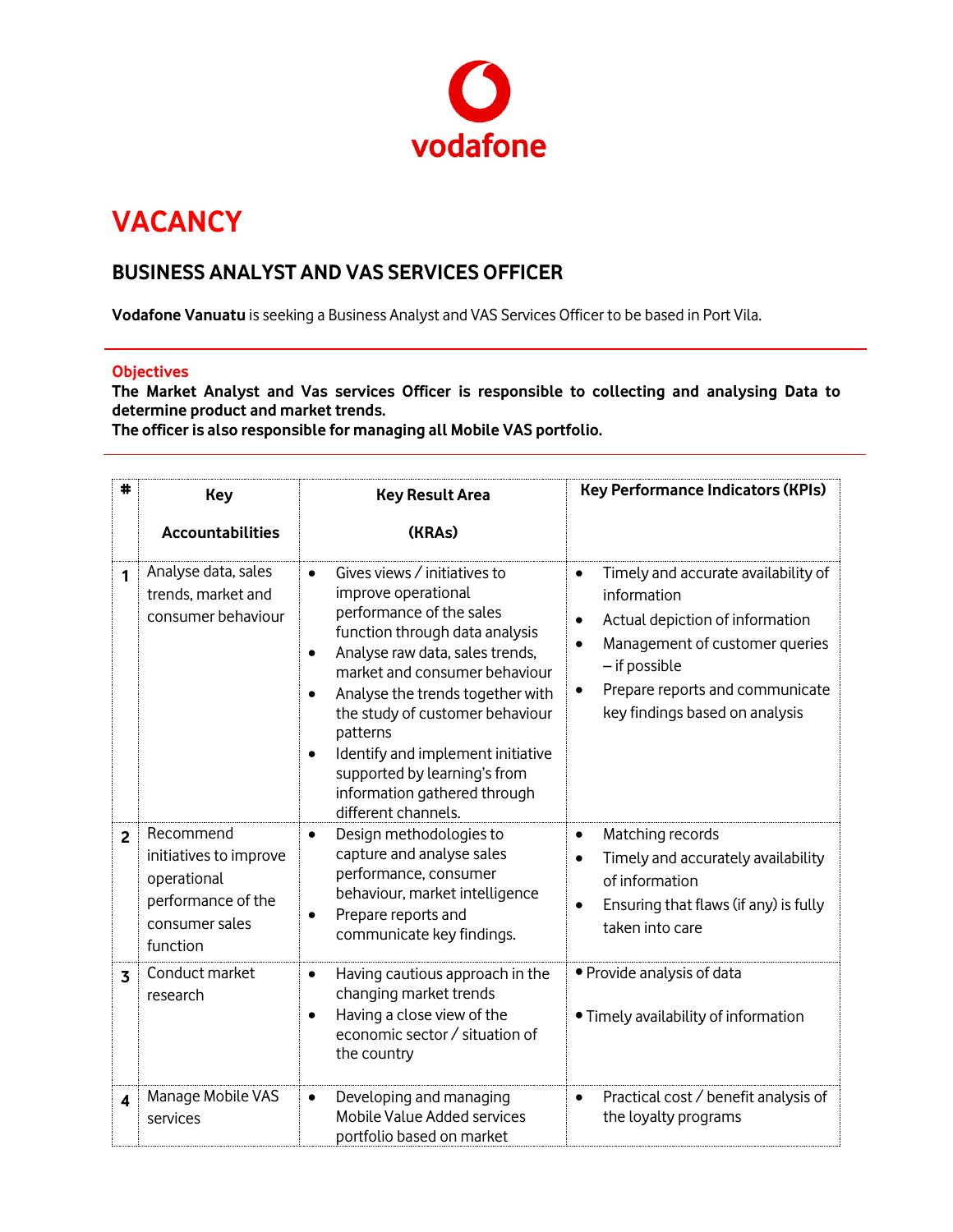| # | <b>Key</b><br><b>Accountabilities</b> | <b>Key Result Area</b><br>(KRAs)                                                                                                                                                                                                                                                                                                                                       | <b>Key Performance Indicators (KPIs)</b>                                                                    |
|---|---------------------------------------|------------------------------------------------------------------------------------------------------------------------------------------------------------------------------------------------------------------------------------------------------------------------------------------------------------------------------------------------------------------------|-------------------------------------------------------------------------------------------------------------|
|   |                                       | requirements and technology<br>capabilities<br>Creating customer value added<br>campaigns on Recharge and<br>Subscription for targeted mobile<br>customer segments<br>Coordinate implementation of<br>vas product between Technical<br>department and commercial<br>department<br>Prepare product related forecast<br>٠<br>and follow-up on the product<br>performance | Generate report on weekly basis,<br>٠<br>to do the trend analysis, checking<br>success factors of products. |
| 5 | Targets                               | No postponement, disruption to<br>٠<br>or cancellation of work /<br>assigned tasks because of<br>foreseeable disruptions;<br>contingency plans in place for<br>unforeseeable disruptions.                                                                                                                                                                              | Achieve set targets<br>٠                                                                                    |

## **Competences:**

|                | Certified tertiary qualifications with Degree in a related area as standard                             |  |  |
|----------------|---------------------------------------------------------------------------------------------------------|--|--|
| $\overline{c}$ | Proven ability to interact with a range of managers and team members across Vodafone departments        |  |  |
| 3              | Strong knowledge and skill for using MS tools especially excel                                          |  |  |
| 4              | Strong analytical skills                                                                                |  |  |
| 5              | Communication, creative problem solving and critical thinking skills                                    |  |  |
| 6              | Demonstrated ability to use standard office machines and equipment                                      |  |  |
| 7              | Able to understand and describe the broad business objectives and functions of all other Product Teams. |  |  |
| 8              | Proven commitment and persistence to meet deadlines                                                     |  |  |
| 9              | Able to manage own time, and respect the time of others                                                 |  |  |
| 10             | Proven capacity for close attention to detail, especially when analyzing data                           |  |  |
| 11             | Demonstrated accountability for processes and targets                                                   |  |  |
| 12             | Able to demonstrate skills in SQL commands when required                                                |  |  |
| 13             | Be truthful to work and corporate ethics                                                                |  |  |